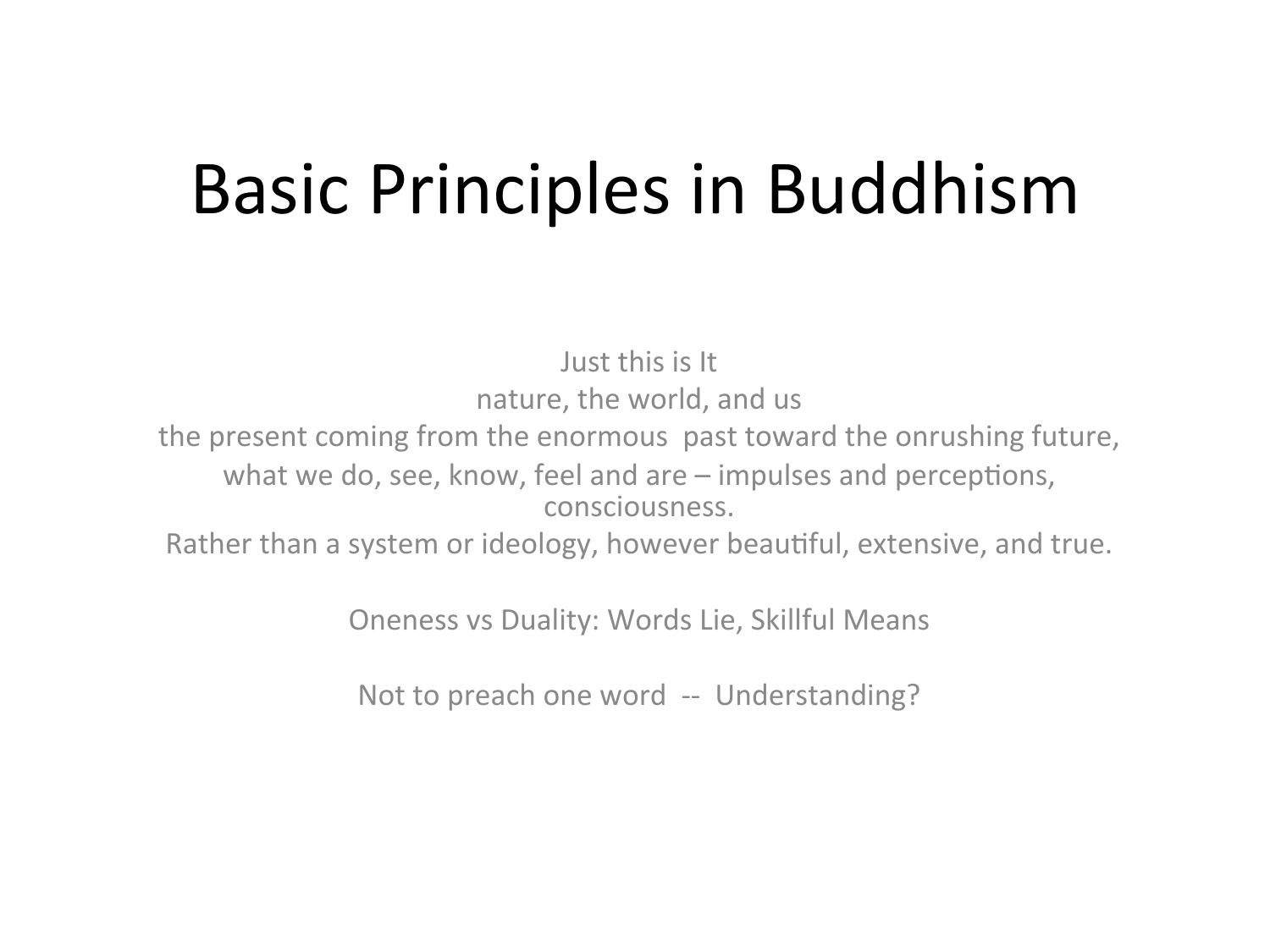# Middle Way

- All life is Dukkha -- birth, aging, sickness, death, transience of experience, impermanence, unsatisfactory experience, personal desire and craving, aversion, attachment, delusion
- Noble truths and 8 Fold Path
- Attention, mindfulness, Anatta  $-$  no abiding self
	- Kobun -- I feel nothing belongs to me, not even my innermost being
- Paramitas
	- Generous
	- Honest
	- Patient,
	- Perseverance
	- Rest in Presence
	- Knowing Directly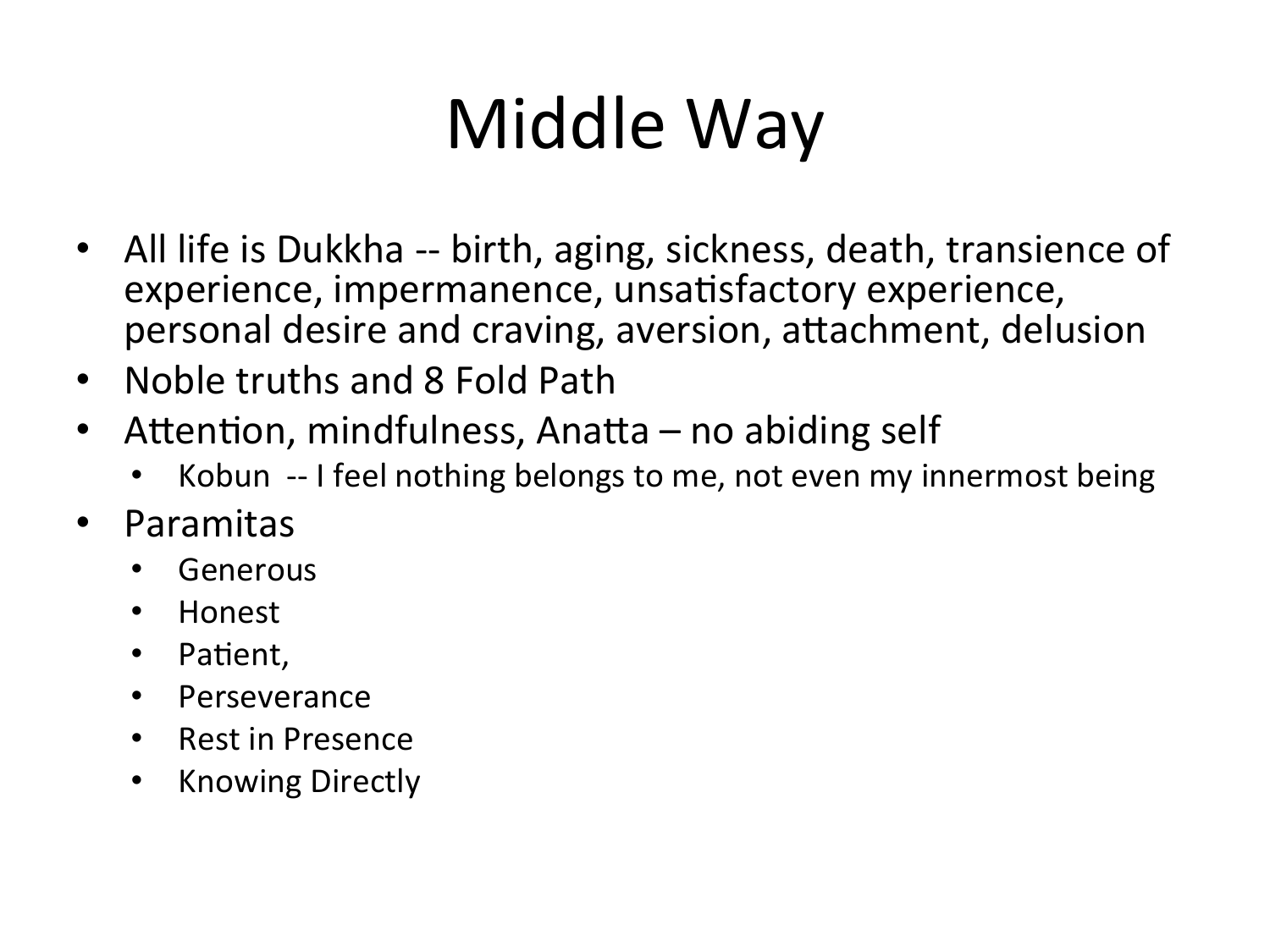## Hui Neng five elements of your own nature

- $-$  *Commandment--it is inate within you that you do not wish to kill, steal etc*
- *Tranquility--you do not wish to lead a bustling life*  or to make money
- *Wisdom--you do not wish to live in delusion*
- $-$  *Emancipation--you do not wish to suffer the pangs* of conscience, and you wish to live a life of sanction
- *Teaching--you know how you were emancipated, so you will teach it. This is the hardest.*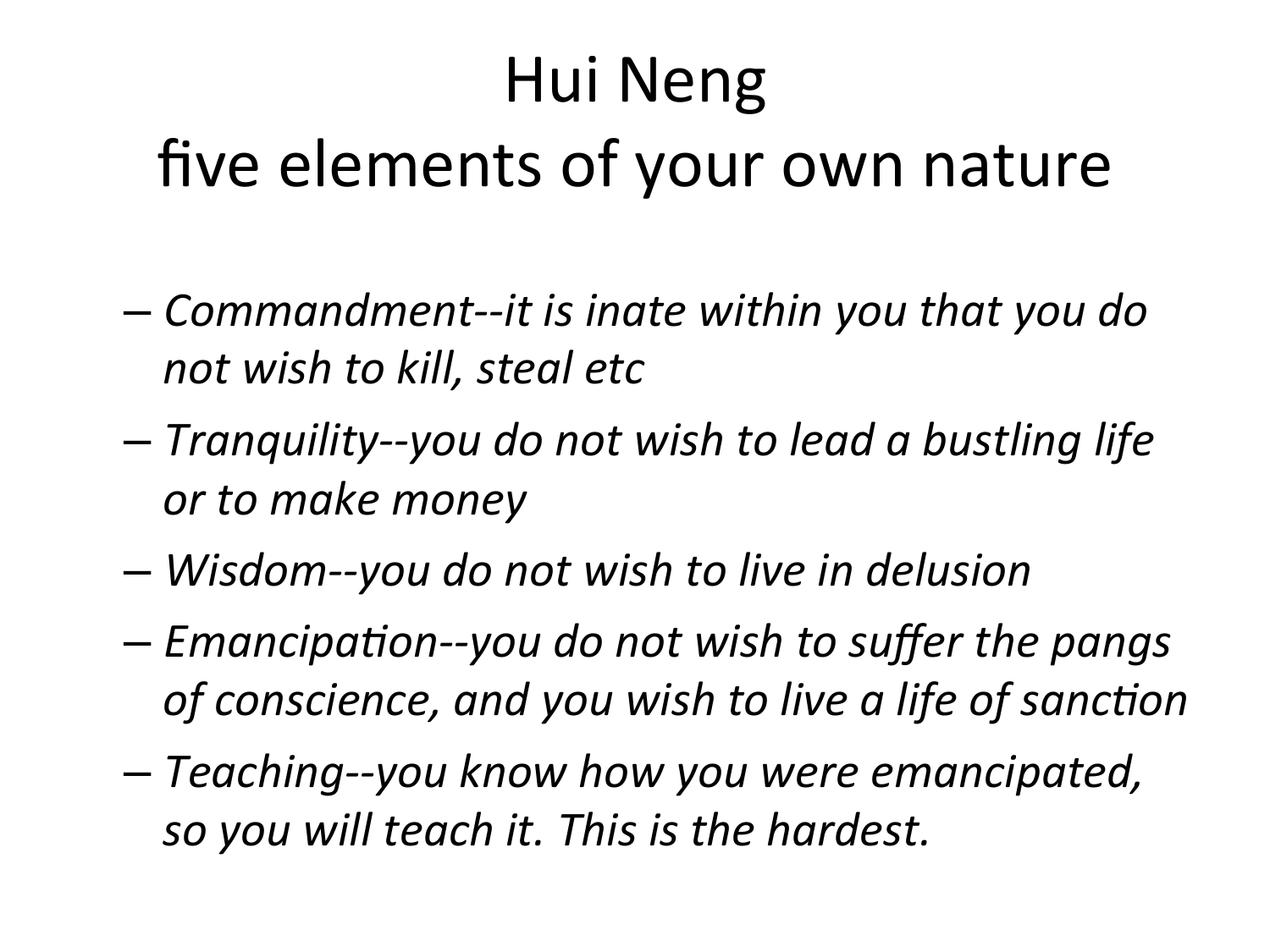#### Milarepa Song of the Six Perfections

For generosity, nothing to do, Other than stop fixating on self.

For morality, nothing to do, Other than stop being dishonest.

For patience, nothing to do, Other than not fear what is ultimately true.

For effort, nothing to do, Other than practice continuously.

For meditative stability, nothing to do, Other than rest in presence.

For wisdom, nothing to do, Other than know directly how things are.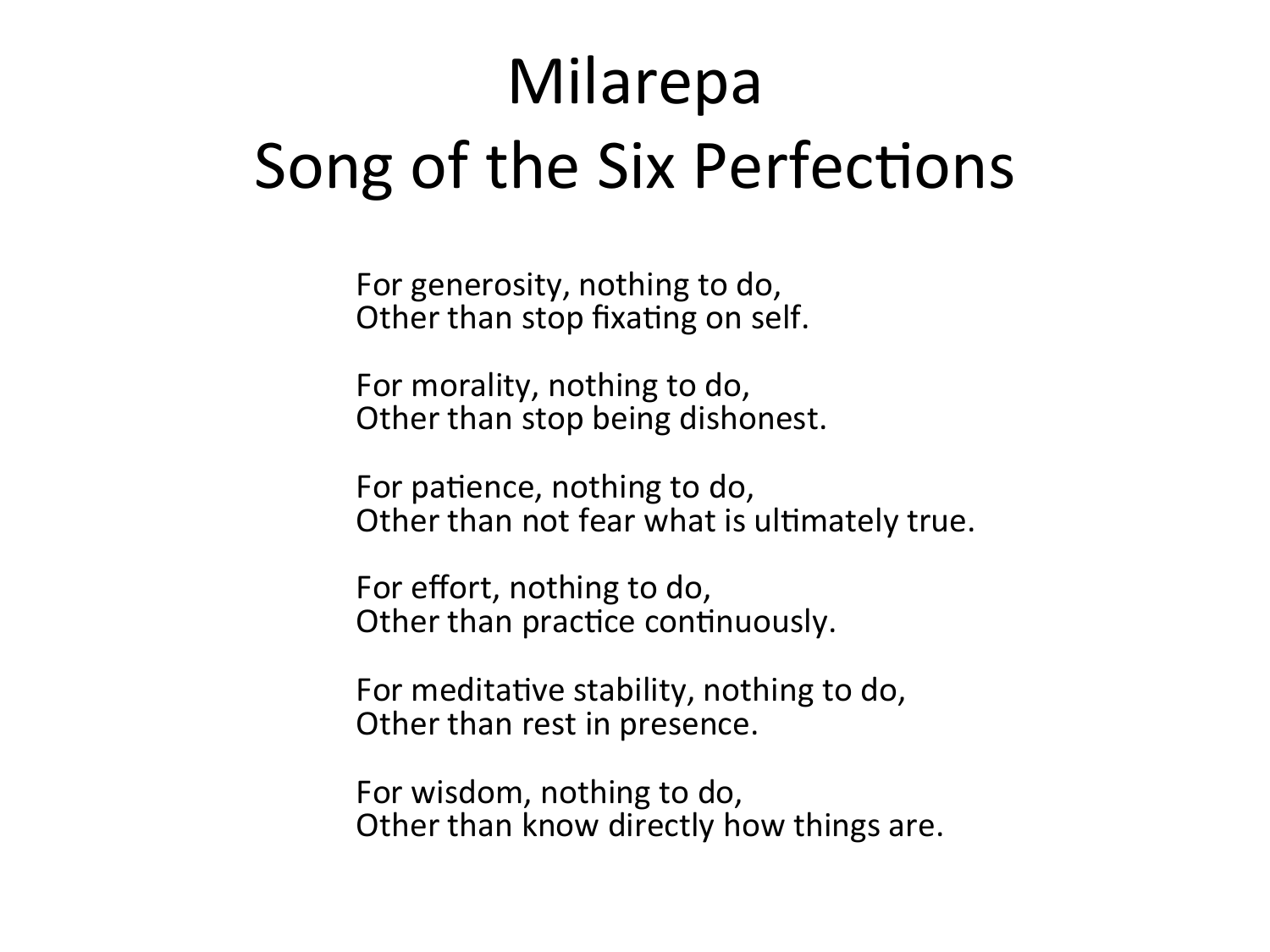- For generosity, nothing to do, Other than stop fixating on self.
	- $-$  Anatta, no self (no container, controller, owner of experience) vs self/ego/I very confused
	- $-$  Somewhat neurosis independent
		- Fear, worry, doubt, self-hatred, loathing
		- Narcissism, excessive joy and celebration
	- $-$  Pema Chodron: Key is kindness, tenderness, intimacy, self-acceptance (vs habitual discursive thinking and afflictive emotions)
		- Pause, breath, reflect, return
		- Consider story line, movie, problems with projector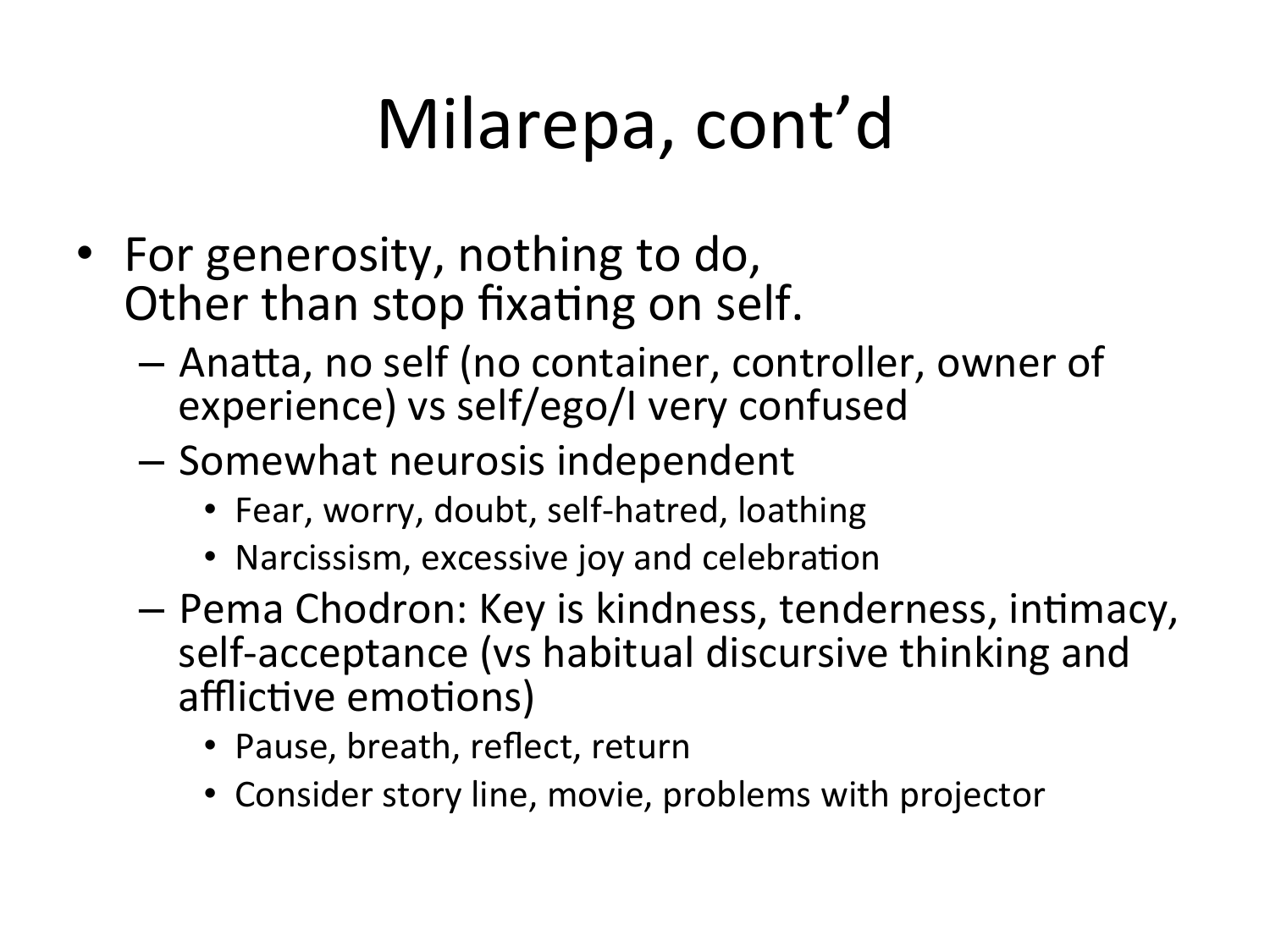- For morality, nothing to do, Other than stop being dishonest.
	- $-$  {alternate: three versions of 16 precepts, all subject to interpretation and judgment}
	- $-$  {dishonest in everything I consciously see, think, feel, know, am, etc.}
	- $-$  Thinking is usually subject-object, but its I/ego is not correctly aligned with behavior (Kahneman)
	- $-$  Dualism -- split between oneness and imagination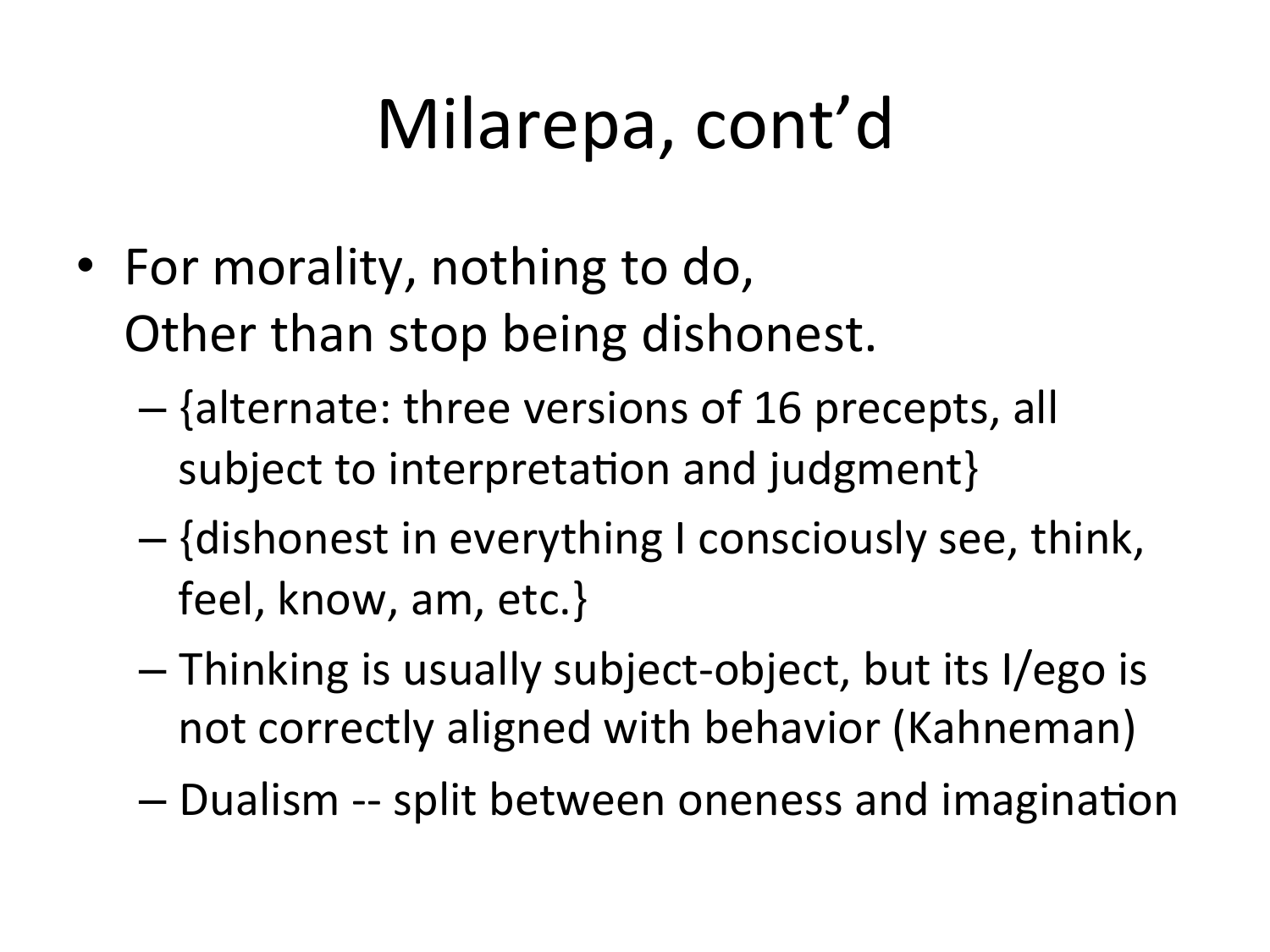- For patience, nothing to do, Other than not fear what is ultimately true
	- Asarwa: patience, tolerance, forbearance, acceptance, endurance
	- Ultimately true
		- Emptiness?
		- Three realities?
		- Tangled webs?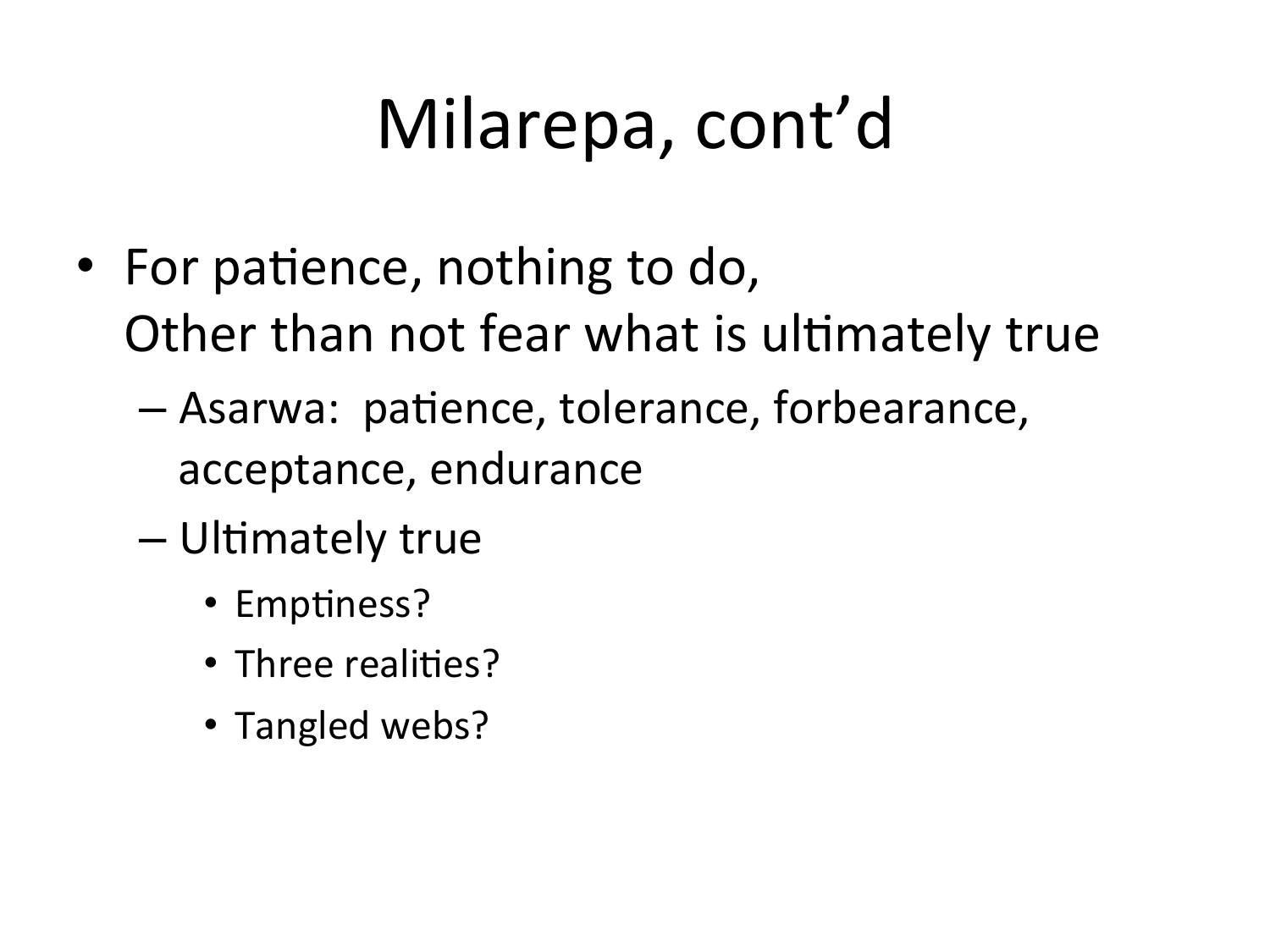- For effort, nothing to do,
- Other than practice continuously.
- Anapanasati Sutra (Mindfulness of Breathing) .... Continuous practice brings clear knowing & release to their culmination ...
- Hui Neng: at all times, in every moment of your mind, you must
	- purify your mind by our own effort
	- see your own teachings by your own practice
	- see your own Buddha by your own exercise
	- reform yourself by observing your own commandments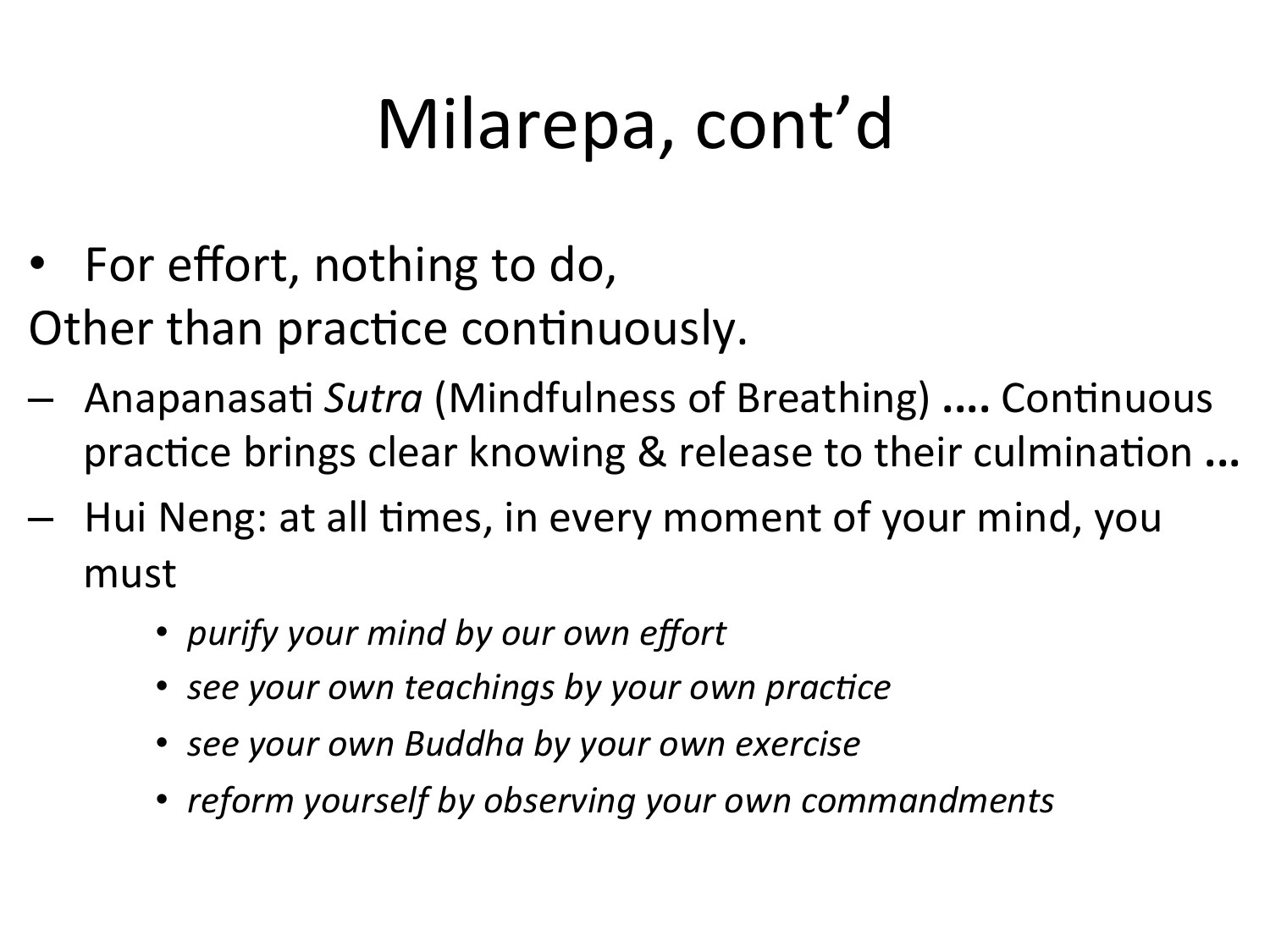- For meditative stability, nothing to do, Other than rest in presence.
- Contrast Tilopa's Six Words of Advise
	- 1 Don't recall: Let go of what has passed
	- $-$  2 Don't imagine: Let go of what may come
	- $-$  3 Don't think: Let go of what is happening now
	- $-$  4 Don't examine: Don't try to figure anything
	- $-5$  Don't control: Don't try to make anything happen
	- $-$  6 Rest: Relax, right now, and rest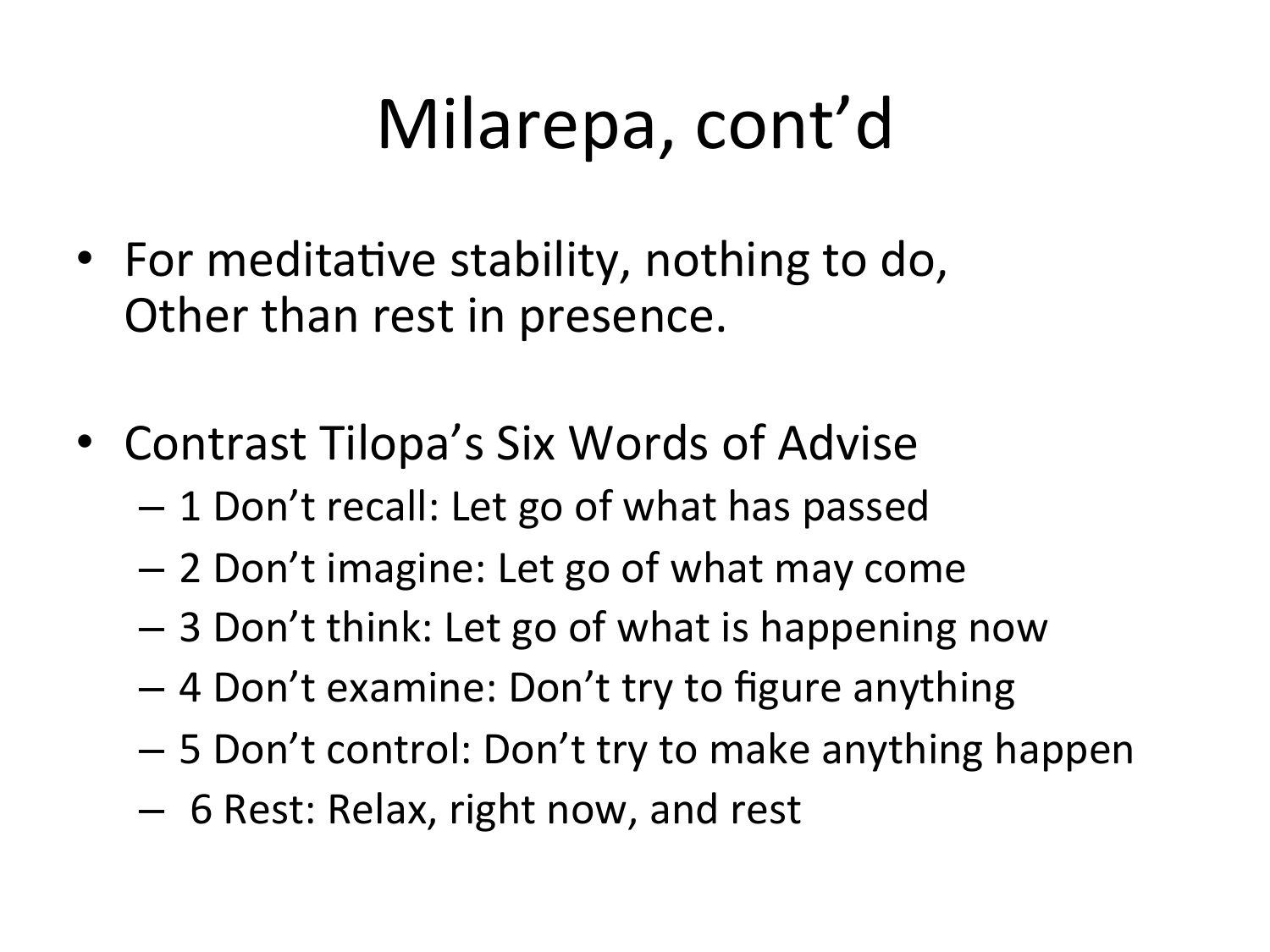## Milarepa, concluded

- For wisdom, nothing to do, Other than know directly how things are.
	- Contrast: Koan studies, Rinzai Zen
	- Contrast: Five Ranks, Stages, Death and Destiny
	- Contrast: Most people do not seem to know directly...
	- Basic ignorance, *avidya*, is unavoidable
	- Contrast: Advances in Science and Technology
	- Knowing never satisfies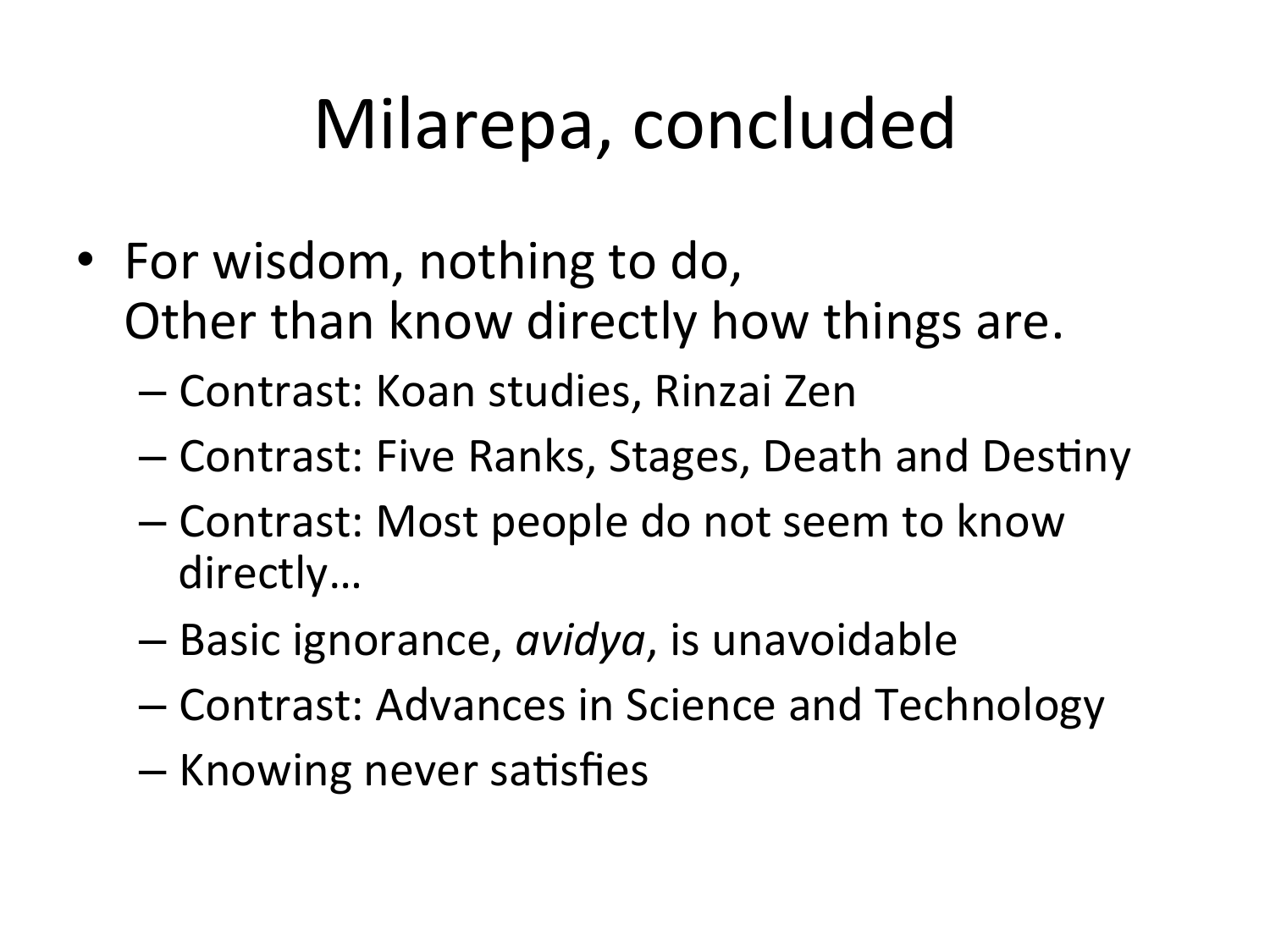#### Paramitas

- Perfection, also highest, most distant, chief, primary, most excellent. "that which has gone beyond," "that which goes beyond," or "transcendent."
- In Mahāyāna Buddhism, the Prajñapāramitā Sūtras, the Lotus Sutra (Skt., Saddharma Pundarīka Sūtra), and a large number of other texts list the six perfections as (original terms in Sanskrit):
	- Dāna pāramitā: generosity, giving of oneself (in Chinese, Korean, and Japanese, 布施波羅蜜)
	- Sīla pāramitā : virtue, morality, discipline, proper conduct (持戒波羅蜜)
	- Ksānti (kshanti) pāramitā : patience, tolerance, forbearance, acceptance, endurance (忍辱波羅蜜)
	- Vīrya pāramitā : energy, diligence, vigor, effort (精進波羅蜜)
	- Dhyāna pāramitā : one-pointed concentration, contemplation (禪定波羅蜜)
	- Prajñā pāramitā : wisdom, insight (智慧波羅蜜)
- In the Ten Stages (Daśabhūmika) Sutra, four more pāramitās are listed:
	- 7. Upāya pāramitā: skillful means
	- 8. Praṇidhāna pāramitā: vow, resolution, aspiration, determination
	- 9. Bala pāramitā: spiritual power (contrast joriki?)
	- 10. Jñāna pāramitā: knowledge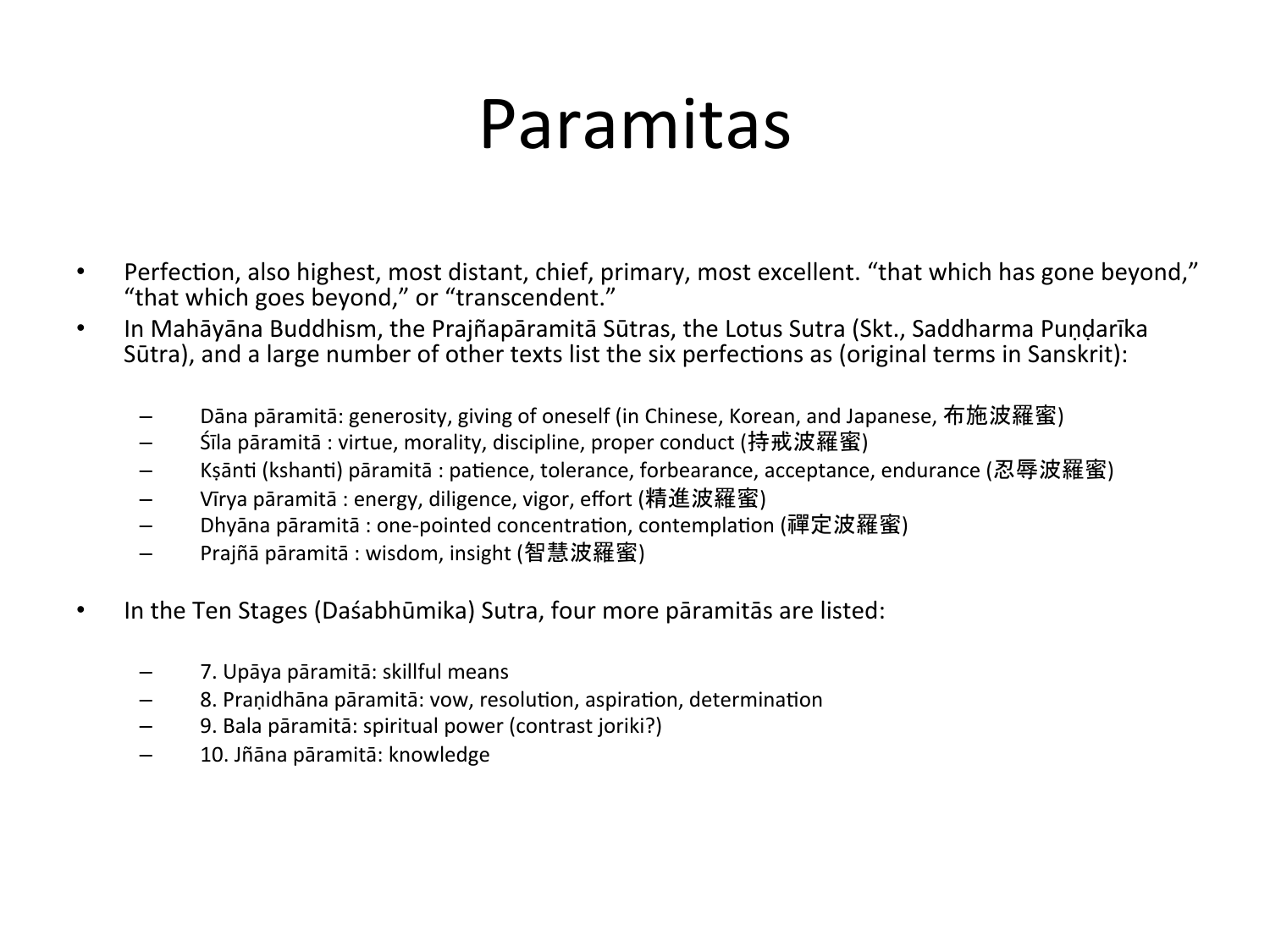#### Paramitas and Zazen

#### • Perfections

- $-$  Dogen: Zazen has nothing whatsoever to do with sitting, standing or lying down
- Nevertheless, upright posture, considering Metta Sutra, and Heart Sutra
- Sawaki: Zazen as the Self Selfing Itself
- Kobun: One must disappear on the cushion, it is the only way. Otherwise, pathological
- Suzuki: Boddhisatva's One Way: just practice, don't look at the tracks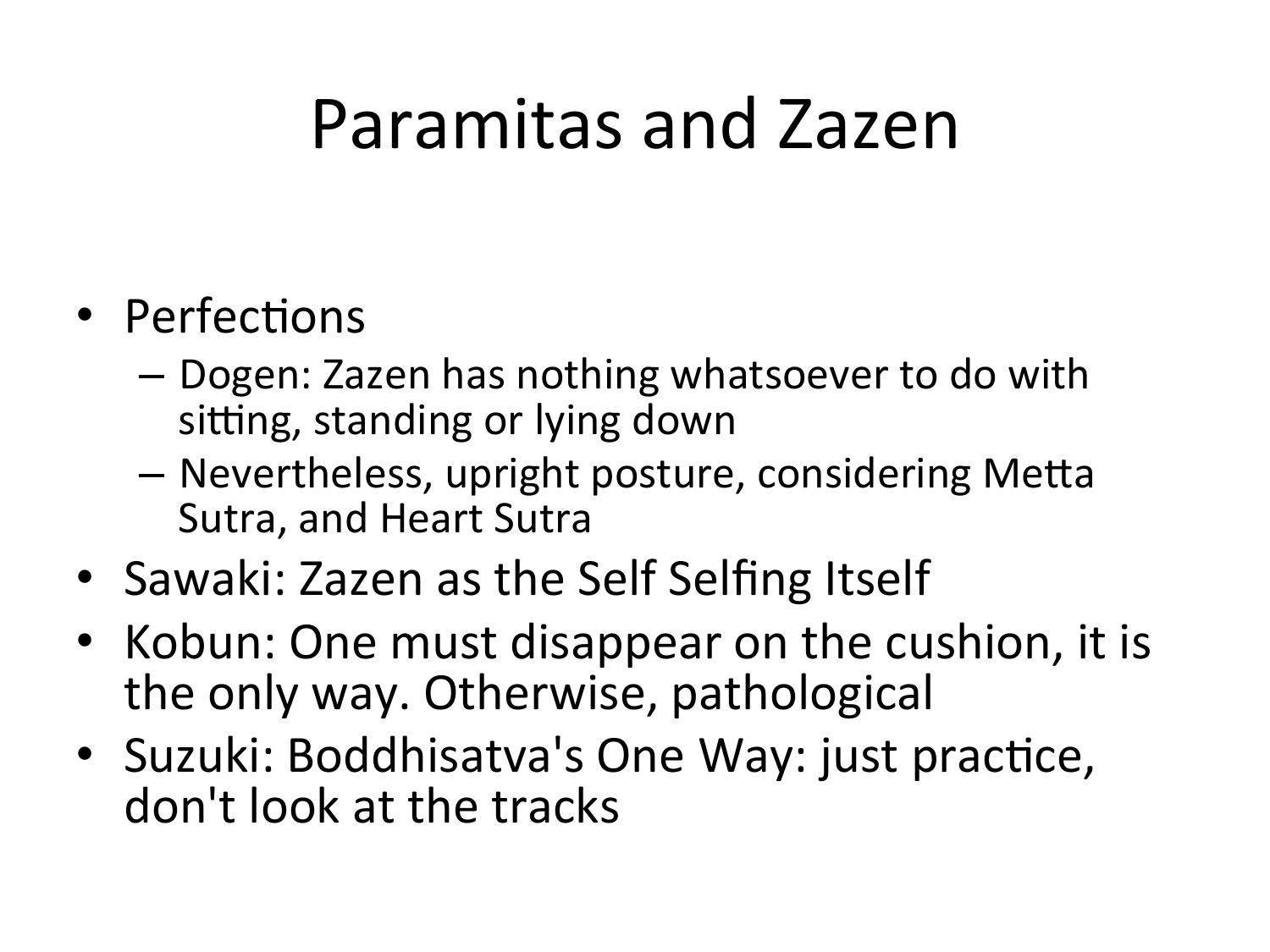#### The Point of Zazen, after Zen Master Hongzhi

by Eihei Dogen, translated by Kazuaki Tanahashi

The hub of buddha's activity, the turning of ancestor's hub it moves along with your non-thinking and is completed in the realm of non-merging. As it moves along with your non-thinking. Its appearance is immediate. As it is completed in the realm of non-merging completeness itself is realization. If its appearance is immediate you have no defilement. When completeness is realization you stay in neither the general nor the particular. If you have immediacy without defilement immediacy is "dropping away" with no obstacles. Realization, neither general nor particular is effort without desire. Clear way all the way to the bottom; a fish swims like a fish. Vast sky transparent throughout a bird flies like a bird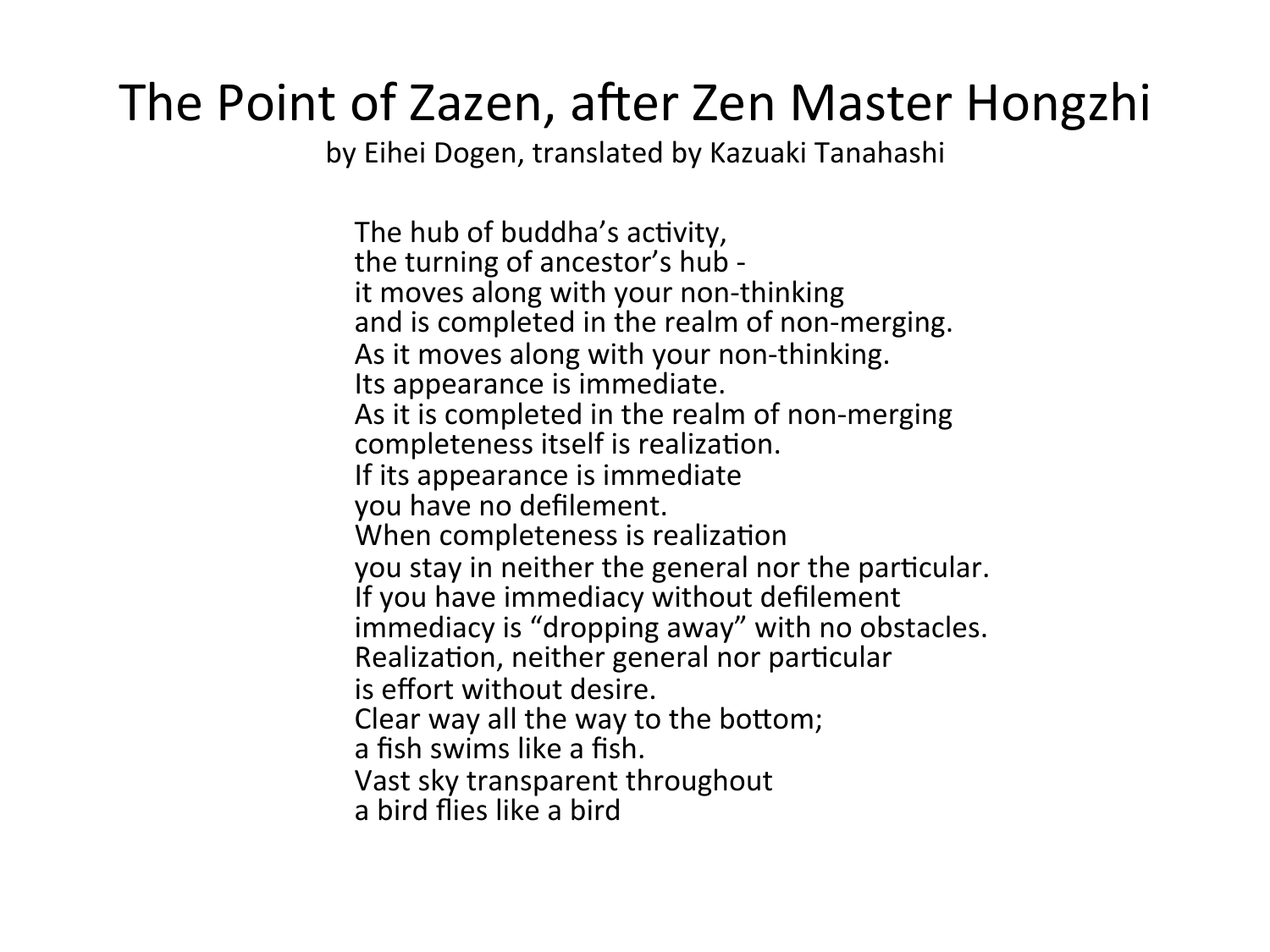The hub of buddha's activity, the turning of ancestor's hub

- Suggests dharma wheel, teaching wheel
- Dukkha is translated something like "misaligned axel" (Buddhadharma magazine, fall 2012, last page), as in misalignment of an axel on a hub. So this turning may be aligned ...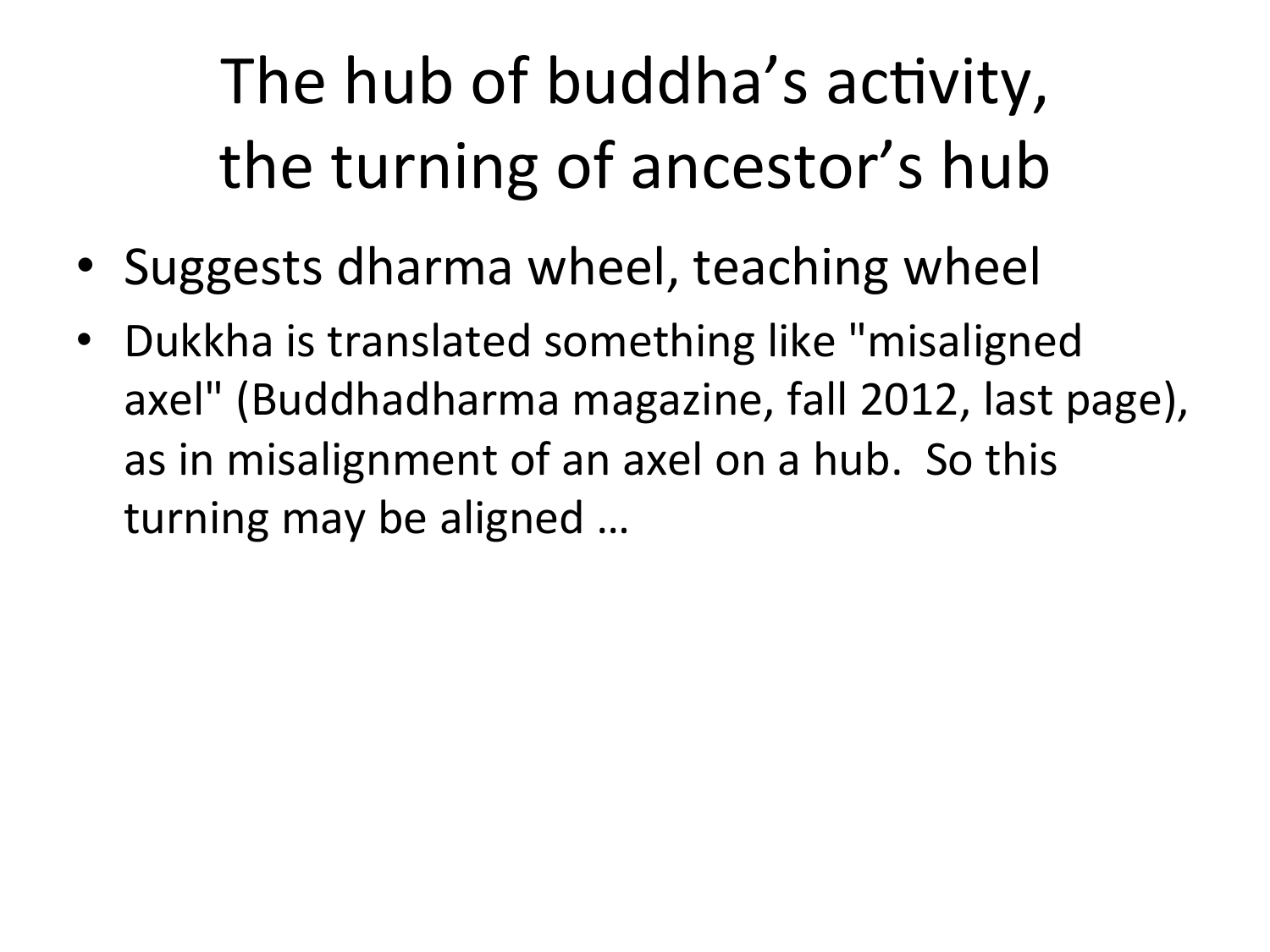It moves along with your non-thinking

and is completed in the realm of non-merging.

- It, in "It moves ...", may be related to It in "You are not It, It is you", from the Jewel Mirror Sammadhi, or "Just This is It", or many others ...
- Non-thinking, as in the Koan, vs.
	- $-$  Discursive thinking  $\langle -2 \rangle$  Afflictive emotions
	- Conscious <--> Unconscious
- Viscerally zazen is close to merging (alter-egos, sensations, etc.) so non-merging seemed odd
- non-merging in "moon in a dewdrop" is translated as "non-emerging" in one web source
- Val: non-emerging above has emphasis on "non", the same sense as emptiness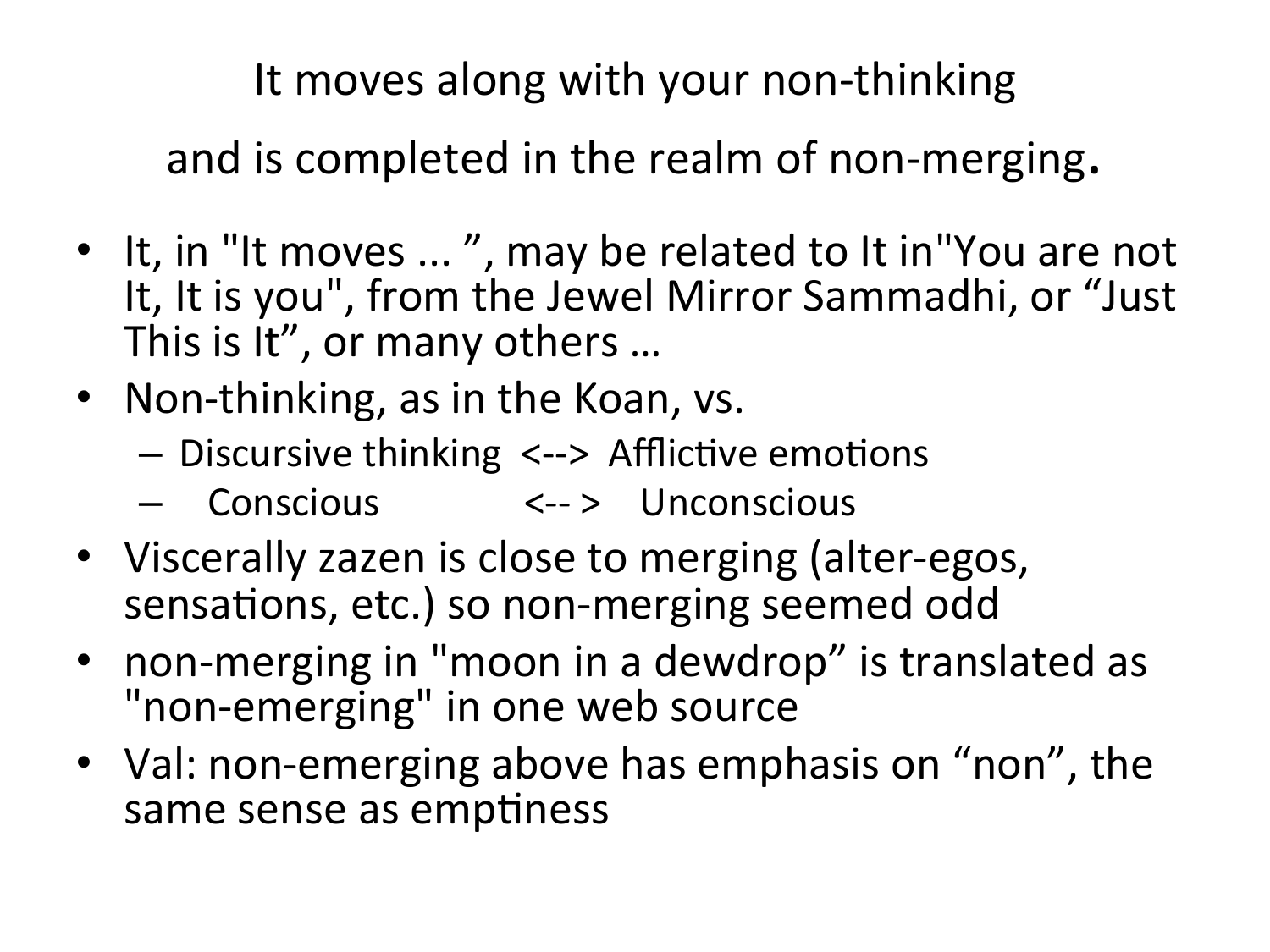As it moves along with your non-thinking. Its appearance is immediate.

- Appearance -- shows up? Visceral, visual, feel, be?
- Immediate closeness? Urgency? Vitality?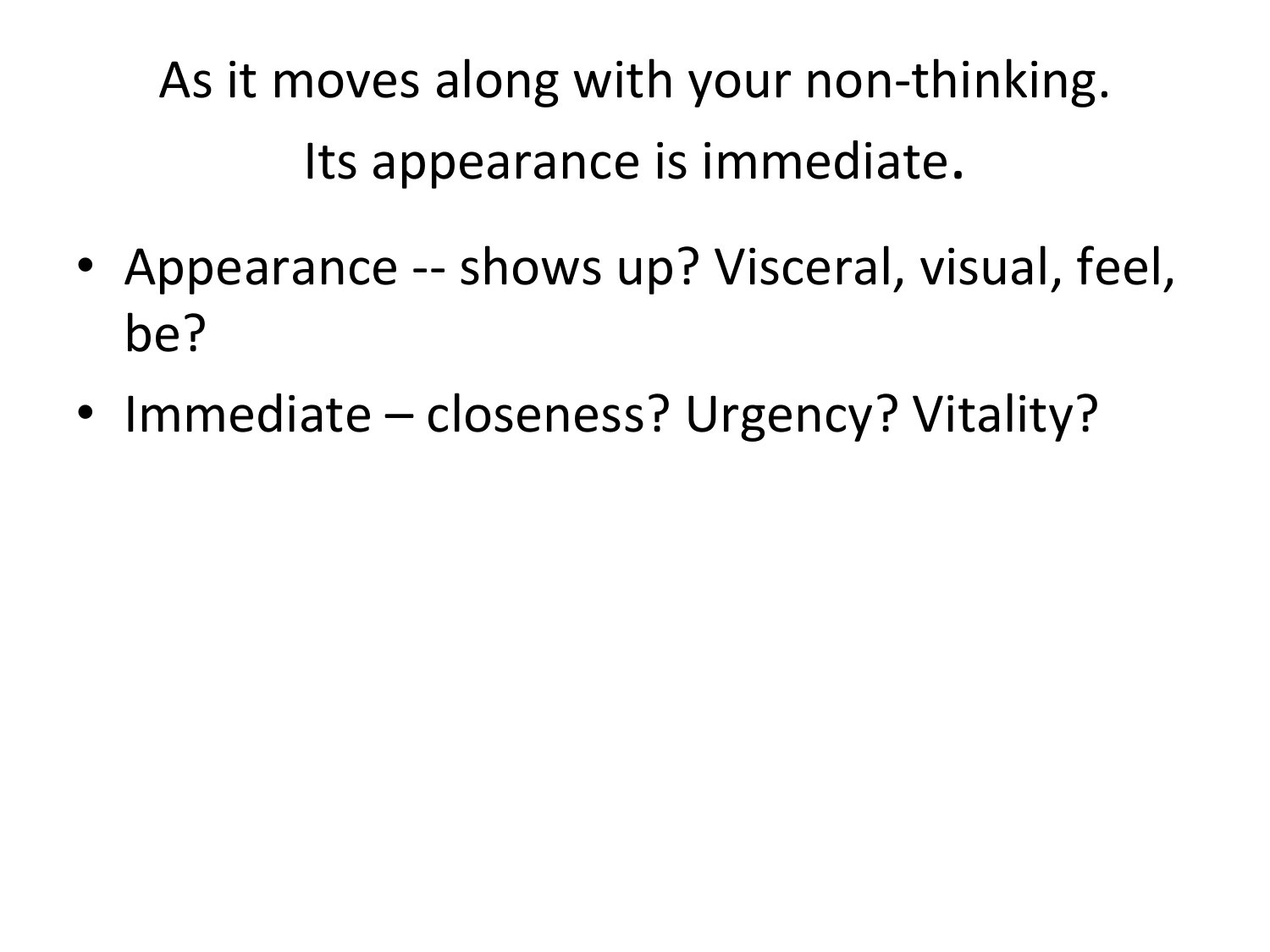#### As it is completed in the realm of nonmerging completeness itself is realization

- Shunryu Suzuki Roshi: "Branching Streams Flow in the Darkness"
	- $-$  "The Truth, or Source, is something beyond our consciousness, something we cannot approach through our feeling or thought, or even through our senses. It is the source of all being, including our thoughts and whatever we can see, touch, smell, taste, or hear. Yet through practice (of Zazen) we may realize it. much later in the same book "... source is stream, steam is source ..."
- Philosophy, from Google
	- $-$  The Absolute is Already *Complete* in *Itself*
	- $-$  Self-realization? It is to know and experience directly who You really are! ... real eternal nature
	- $-$  Hegel: consciousness becomes "certain of itself in its object". This is not merely a result, but the truest expression of the initial relation with which experience starts. It is, therefore, the ground of the possibility of any relation between the terms in question: "consciousness of self"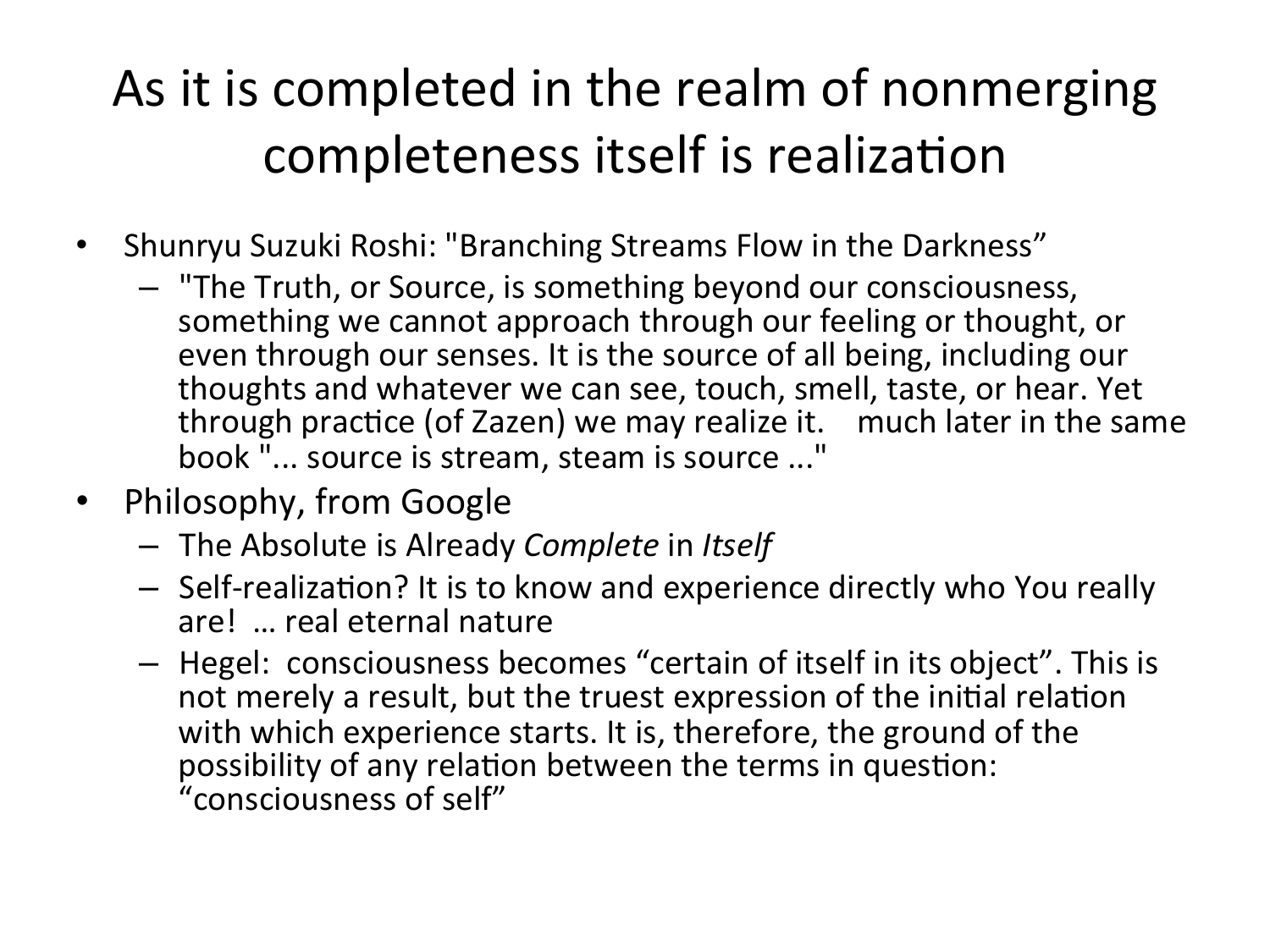### If its appearance is immediate you have no defilement.

- If not, misalignment? Thinking? Sleeping?
- Defilement -
	- Leaking?
	- Stinkiness?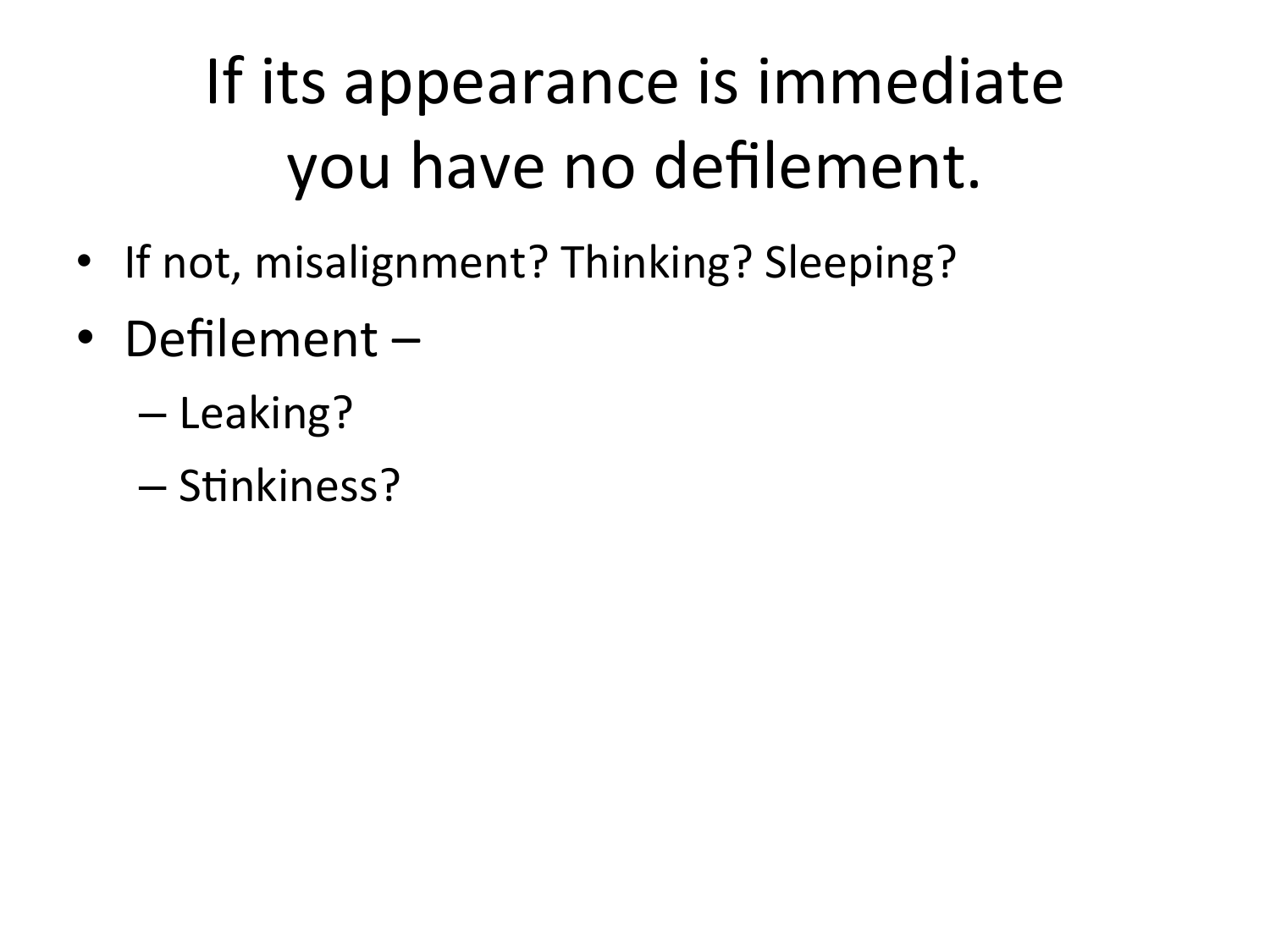When completeness is realization you stay in neither the general nor the particular

- you stay in neither the general nor the particular
	- Emptiness?
	- Big Mind?
	- Four foundations of mindfulness
- Kobun's "one must disappear in the sitting"...
- Possible defilements wanting (to win, finish, etc)
	- Be the koan
	- With whole body you read book
	- With complete attention playing chess
	- In a task you are the task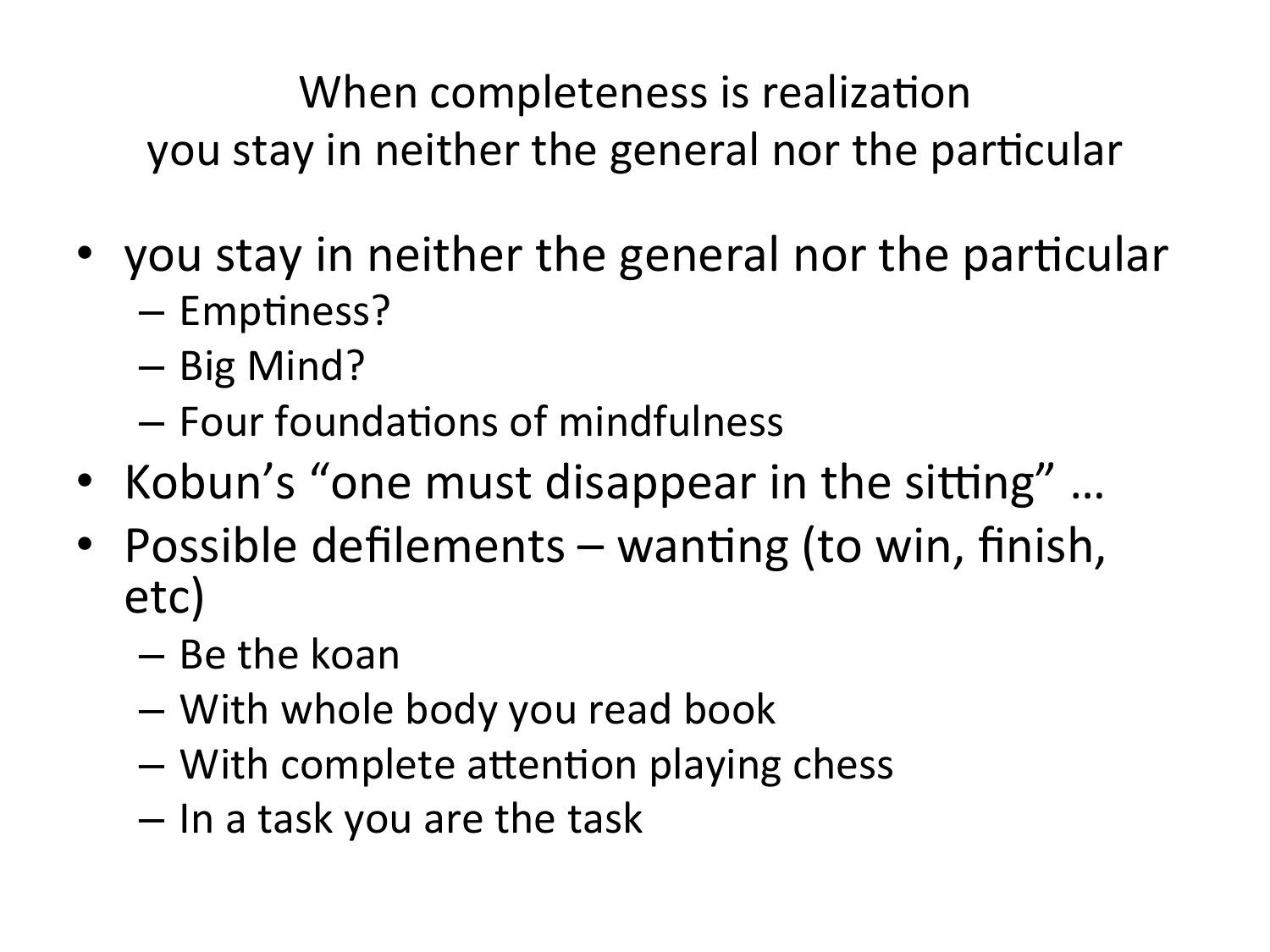If you have immediacy without defilement immediacy is "dropping away" with no obstacles.

- Immediacy is "dropping away" -- Contrast Dogen's "dropping away body and mind"
- No obstacles -- not getting hung up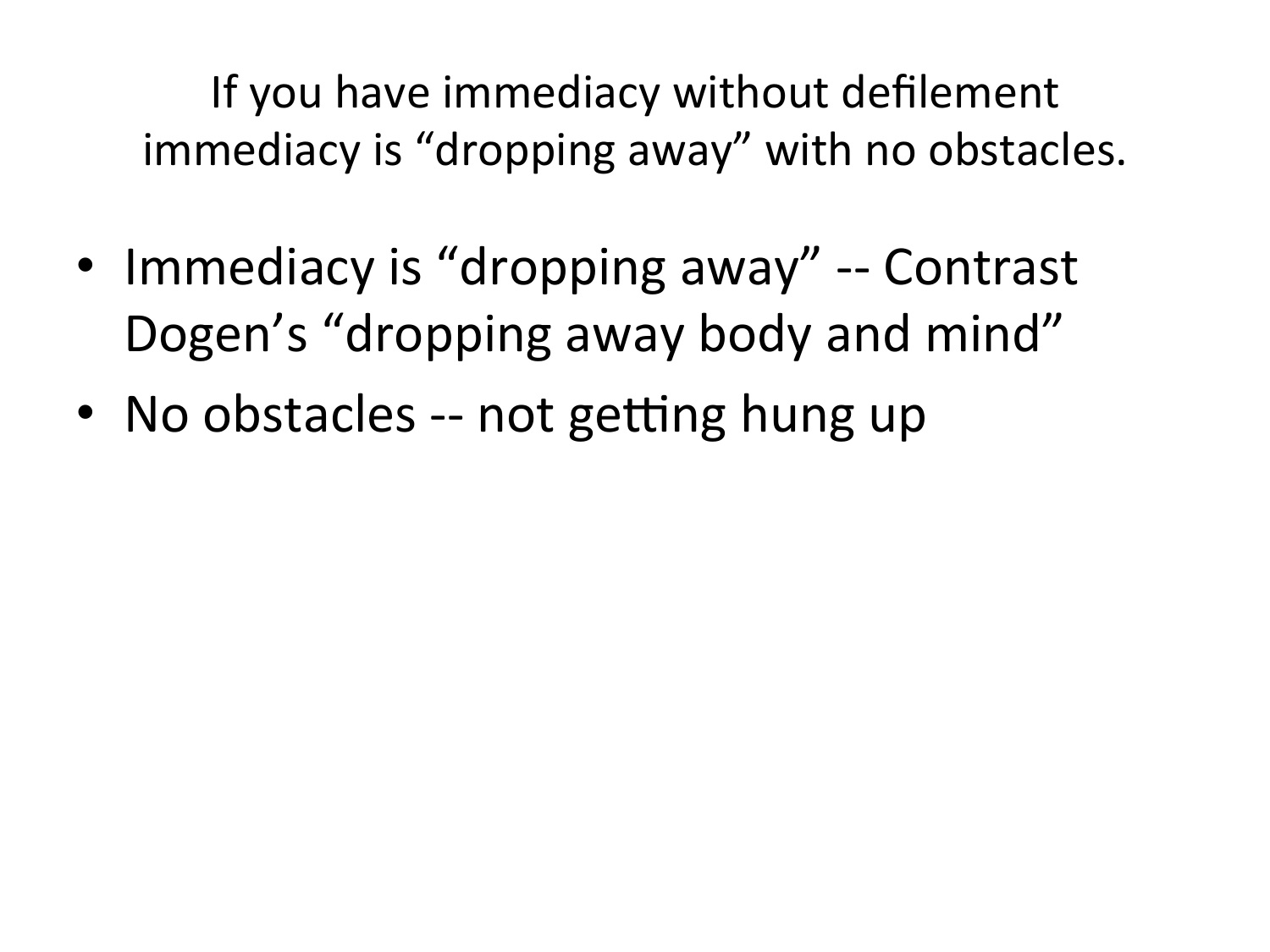Realization, neither general nor particular is effort without desire.

- Who am I, What is This
- Effort leading to no effort
- Three marks
	- Desireless
	- Notionless
	- Emptiness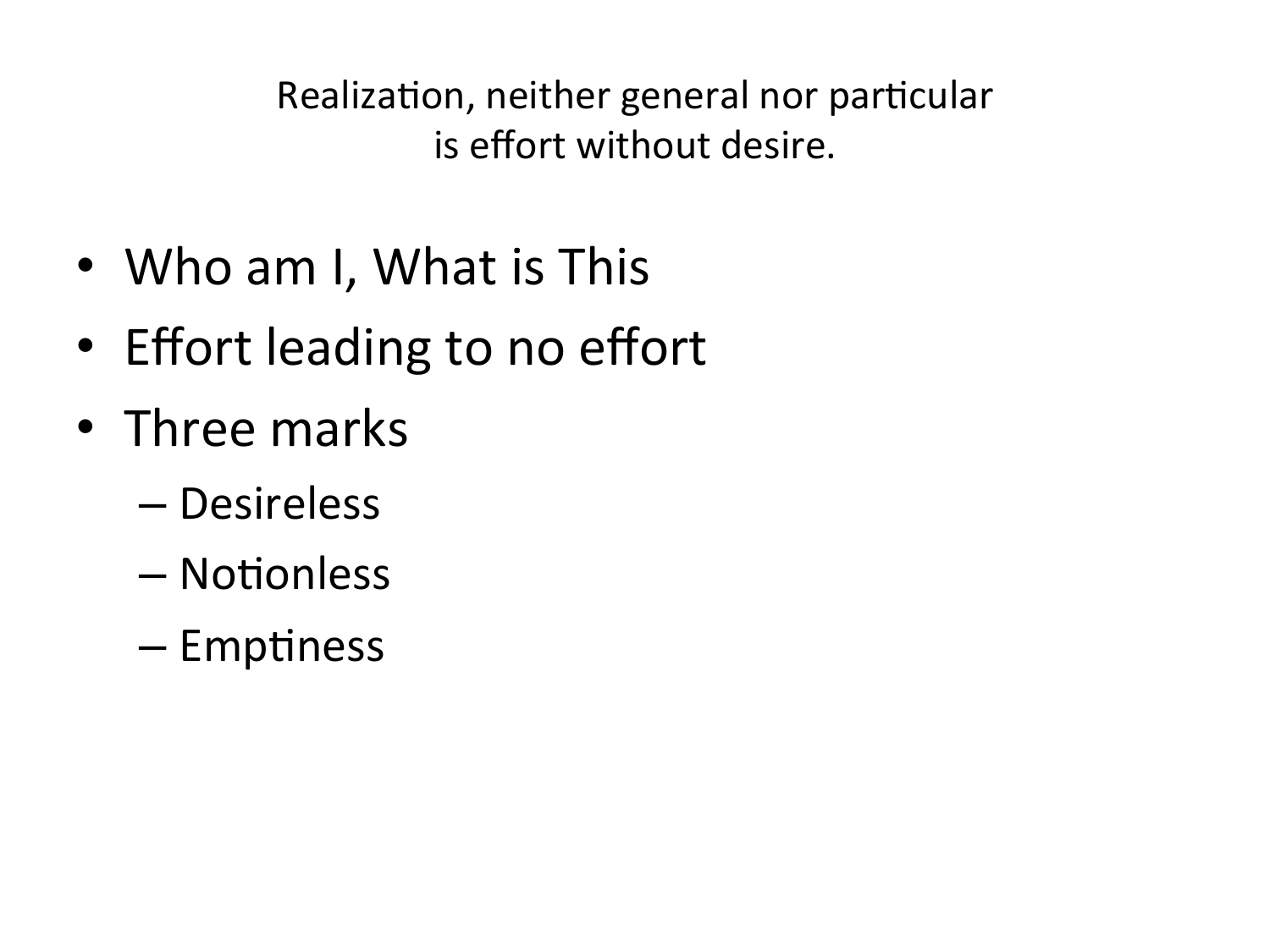Clear way all the way to the bottom; a fish swims like a fish. Vast sky transparent throughout a bird flies like a bird

- Natural or original self -- Dogen wrote something like "Zazen has nothing whatsoever to do with sitting or standing" somewhere
- Metta sutra  $-$  strenuously upright  $\ldots$
- Be the task, the koan, the sitting
- Wholehearted
- Natural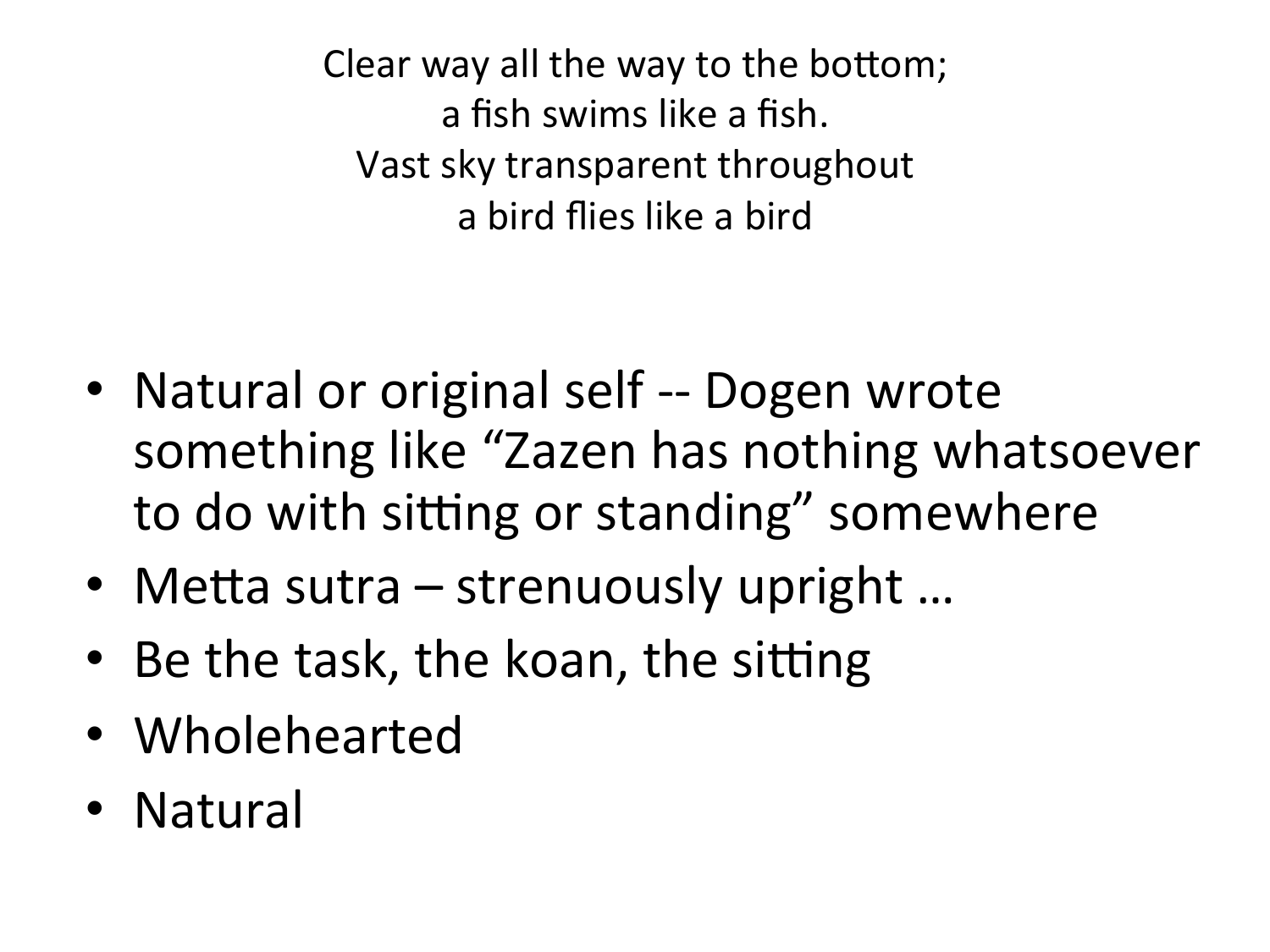## Three Turnings

- Three turnings
	- $-1$ . dukkha, noble truths and 8 fold path etc., transience of experience, impermanence, no self (no container, controller, owner of experience) attention, mindfulness, middle way 2. path of liberating all is no path, heart sutra, giving up -isms, immediacy-- 3. Mahayana, zen, realization, actualization
- Tenshin Reb Anderson, "A Buddha is someone who sees the way things really are. When we see the way things really are we see that we are all in this together, that we are all interdependent. A great surpassing love arises from that wisdom, and that love leads a buddha to wish that all beings would be open to this wisdom and be free from the misery of ignoring how things are" Buddhadharma magazine, Summer 2012, p. 24.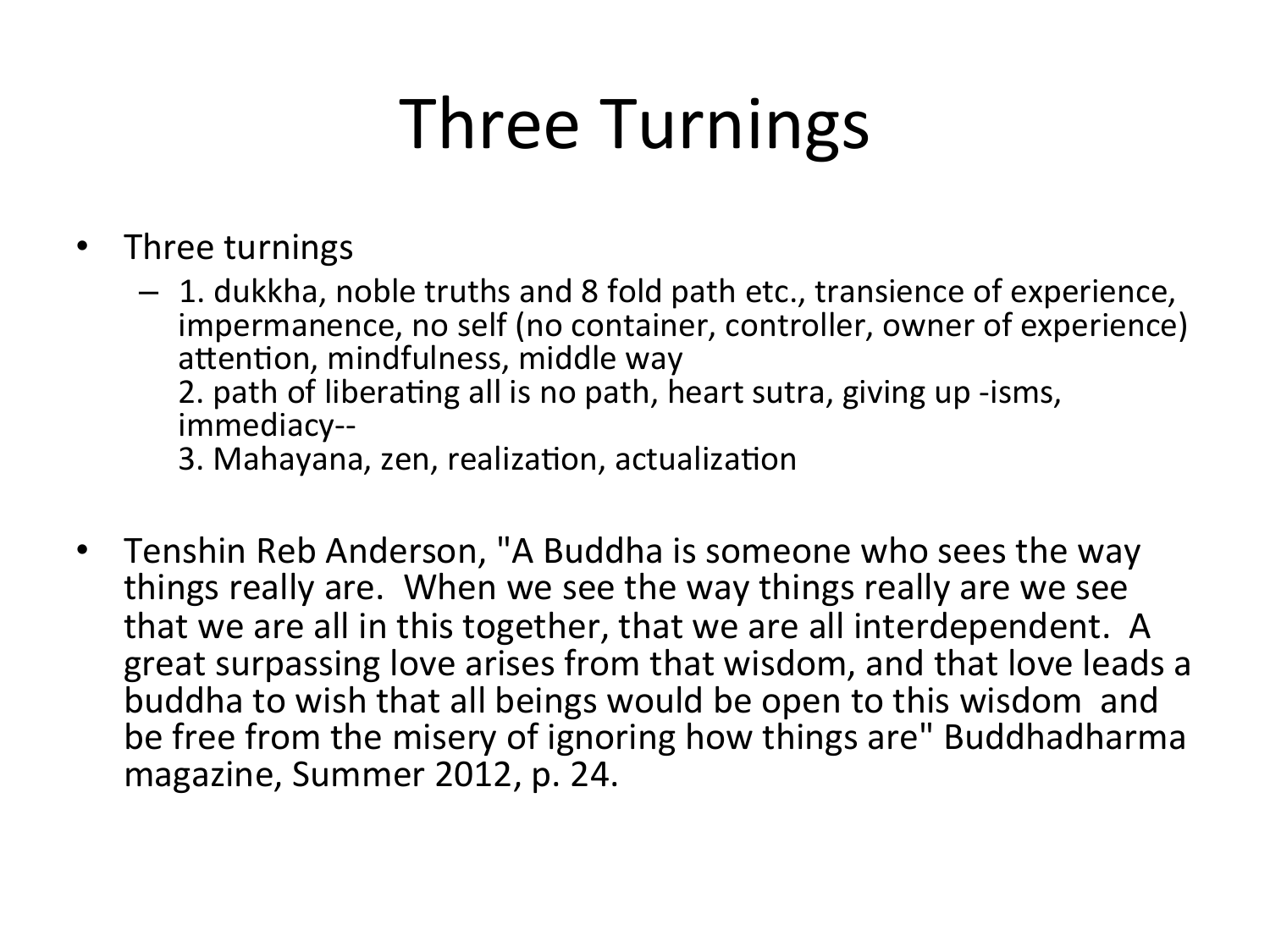## **Three Realities**

- Mind and Meditation: Transcendent, or Dream
	- $-$  Mathematics -- discovered, probably universal
	- $-$  Life, human understanding, technology, the web -- physical
	- $-$  Entangled, paradoxical, incomplete, inconsistent
- Source, Truth:, Mystery
	- $-$  Physical laws and understanding
	- $-$  Causes and Conditions
	- $-$  Psychology, Philosophy -- Aristotle's Ideals, tendencies and proclivities
- Body, Reality, Actual
	- $-$  Physics, Newtonian through quantum theory
	- $-$  Cosmology, likelihood of mature alien cultures
- Speculation:
	- $-$  Physical quest for Ideals risks Life to realize Truth
	- $-$  All three, and our intuitions, fall far short of Source (and Realization?)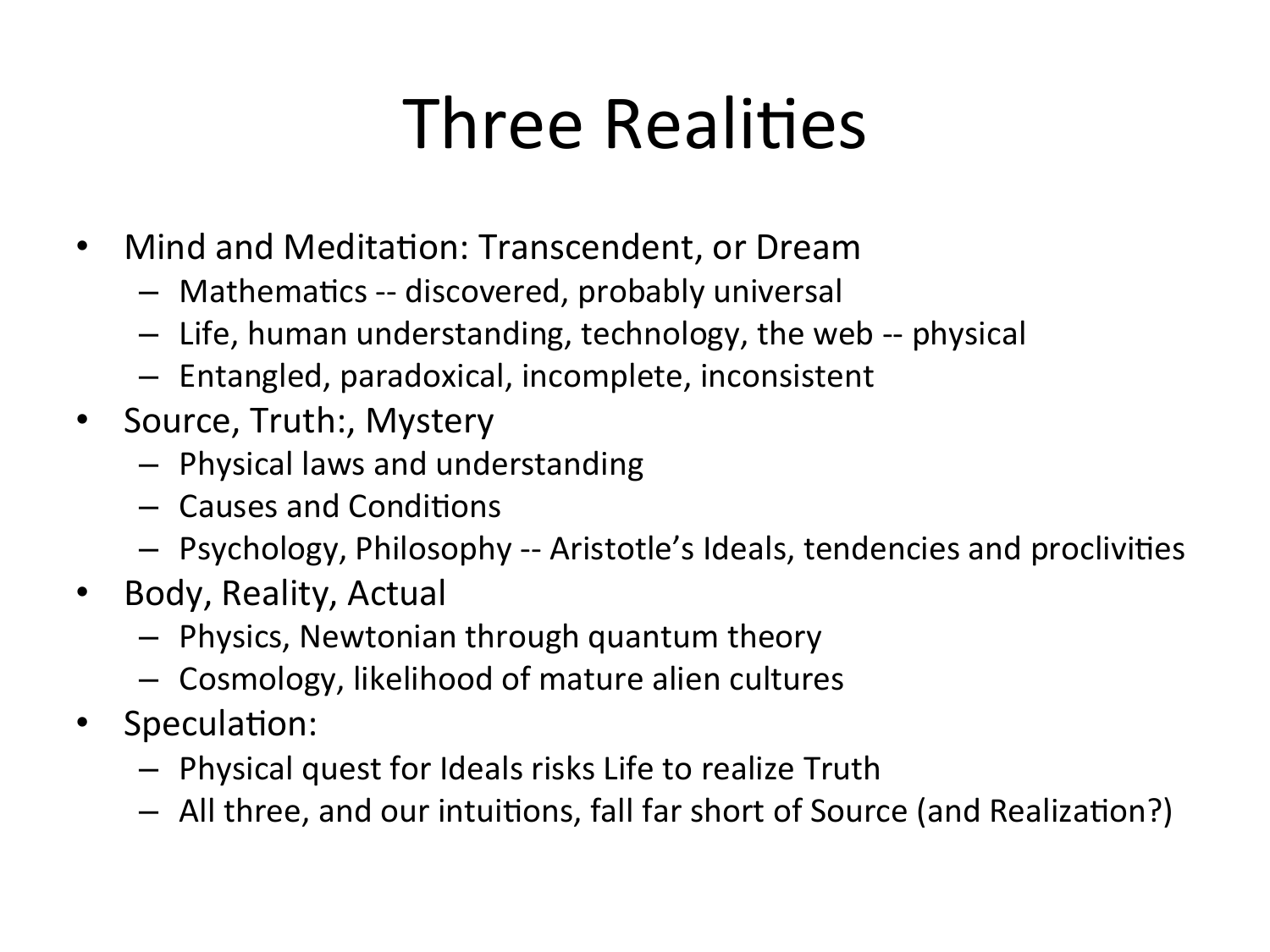## Kobun, on Self Acceptance

- The particular quote below is the main theme and conclusion of a book by Caroline Atkinson, Mike's Dharma sisters who leads the Everyday Dharma sangha/zendo in Santa Cruz; her book is called A Light in the Mind. Good Book, probably second only to "Remembering Kobun" in focussing on Kobun's teaching style, or Caroline's reflections on Kobun's teachings. She wrote down the quote as the last thing she heard from Kobun, at a gathering of some of Kobun Chino Roshi's long-term students in Santa Cruz, CA, shortly before Kobun's death. A student asked, "Kobun,<br>why do we sit (meditate)?" According to Caroline it took him many minutes, with long hesitations for thought between sentences
- Kobun replied: "We sit to make life meaningful. The significance of our life is not experienced in striving to create some perfect thing. We must simply start with accepting ourselves. Sitting brings us back to actually who and where we are. This can be very painful. Self-acceptance is the hardest thing to do. If we can't accept ourselves, we are living in ignorance, this darkest night. We may still be awake, but we don't know where we are. We cannot see. The mind has no light. Practice is this candle in our very darkest room."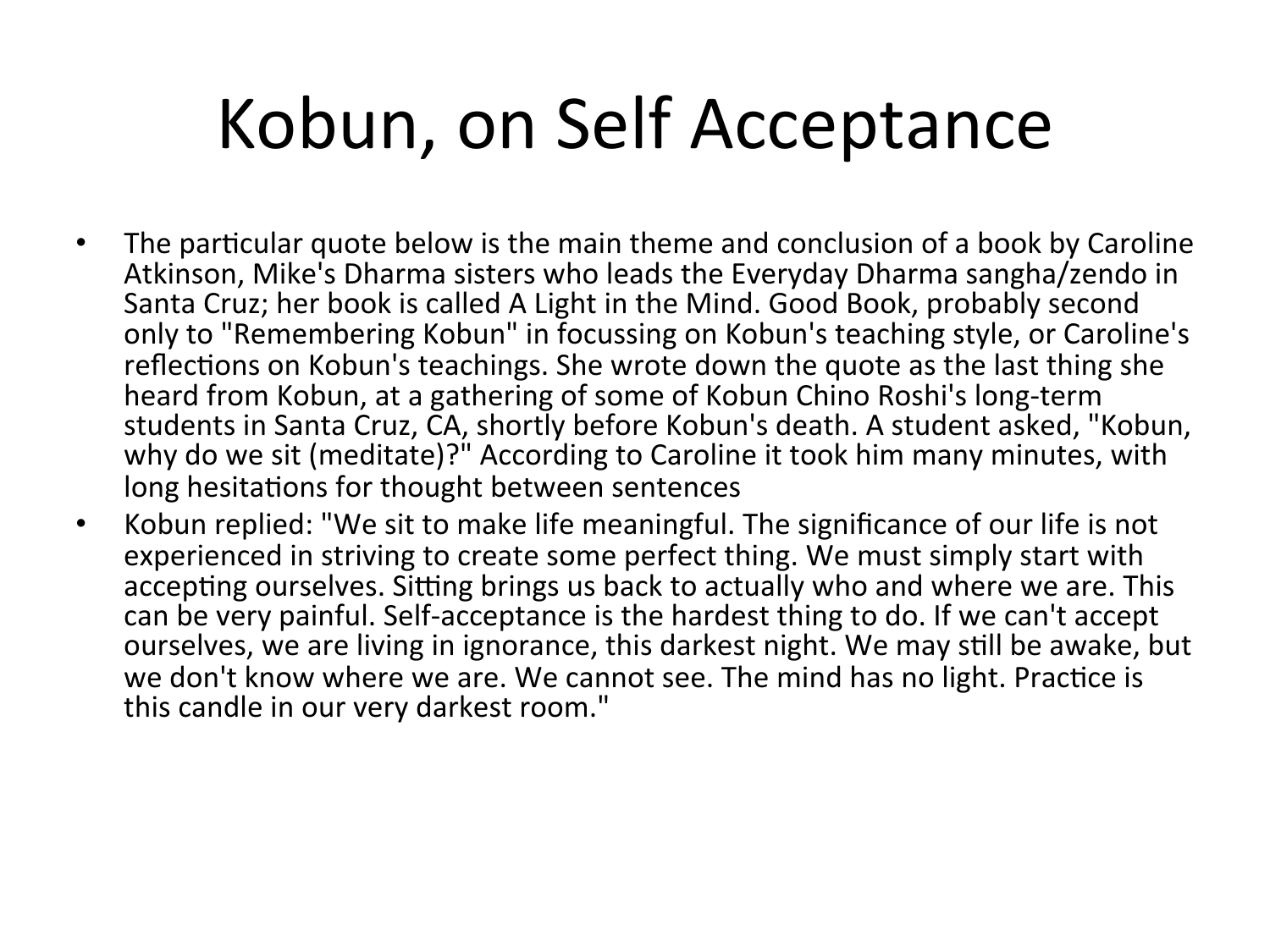## My Experience/ -- It Works within my continuous failure

- Sesshins
- Sundays
- Daily Practice of Zazen
- Play: My Biases
	- Consistent with Science through senses and reason
	- $-$  Both, and I, fall way short  $-$  in death?
- Advise: Breath, Drink (water), Eat (food)
- Yet Rohatsu is coming (but it too will pass)